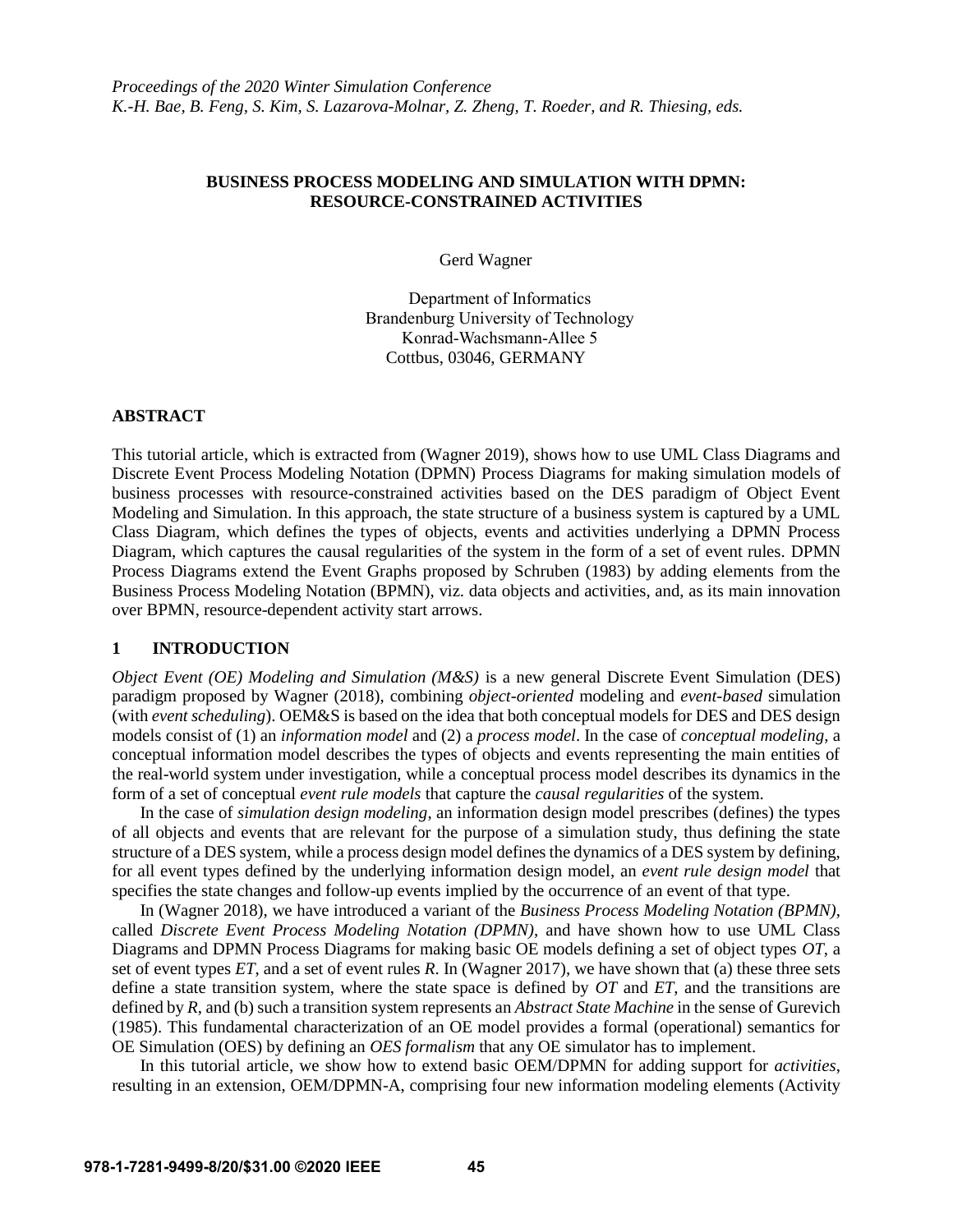Type, Resource Role, Resource Pool, and Resource Type) and two new process modeling elements (Activity and Resource-Dependent Activity Start Arrow).

### **2 BASIC OEM&S**

### **2.1 Ontological Considerations**

Ontologically, an **activity** is a composite event (composed of at least a start and an end event) with a duration greater than zero, performed by an agent (a human or another living being, a robot or another artificial agent, or an organization or another social agent). As opposed to activities, activity start and end events are *instantaneous* (zero-duration) events.

As an event, an activity has objects that *participate* in it. In the real world, an activity has at least one participant: the *performer* of the activity. Consequently, a conceptual model should, for each activity type, include the type of objects that play the performer role for activities of that type.

However, in a simulation design model we may leave the performer of an activity implicit and model an activity without modeling any participant. Consequently, a basic *OE* simulator, the core classes of which are described in Figure 1, does not need to support the distinction between objects and agents.

A **discrete process** (instance) consists of a partially ordered set of events that happen in a coherent spatio-temporal region determined by the events' participants and the causal regularities involved. When two or more events within a process have the same order rank, this means that they occur simultaneously.

There are many examples of discrete processes in various domains: (1) in biology, the population dynamics of one or more species living in a certain ecosystem (such as the well-known predator-prey model); (2) in sociology, the process of gossip spreading among a community; (3) in economics, a market based on offers and transactions.

A **business process** (instance) is a discrete process that happens in the context of an *organization*. Typically, a business process is an instance of a business process type defined by an organization (or organizational unit), which is the owner of the business process type, in the form of a process model. Notice that this concept includes business system processes, where many business actors perform activities for handling many business cases in parallel. Consequently, it is more general than the common concept of a business process as a case-handling process, which prevails in the *Information Systems* field of *Business Process Management*.

## **2.2 Object Event Simulation**

The Object Event Simulation (OES) paradigm is based on the idea of executing an OE model starting with an initial simulation state by successively applying the event rules of the model to the evolving simulation states. Figure 1 depicts the core classes of individuals an OE simulator has to deal with at runtime.

Notice that the *occurrence time* of an activity is the time when it completes, that is, it is equal to *startTime* + *duration*. Typically, the duration of an activity in a simulation run is known, and set, when it is started. An activity type is normally defined with a fixed duration or a random variable duration for all activities of that type. This allows a simulator to schedule the activity's end event when the activity is started. However, in certain cases, an activity type may not define a preset duration, but leave the duration of activities of that type open. When such an activity is still ongoing, it does only have a start time, but no duration and no occurrence time.

# **2.3 Illustrating Basic OEM Concepts with an Example**

As an example of basic OEM&S, we present a simple OE model of a manufacturing workstation that receives parts and stores them in its input buffer for processing them successively. Such a model consists of (1) a *conceptual model* describing the real-world domain, and (2) a *simulation design model* prescribing a certain computational solution for the purpose of a simulation study. Both conceptual models and design models consist of an *information model* describing/defining the system's *state structure* and a *process model*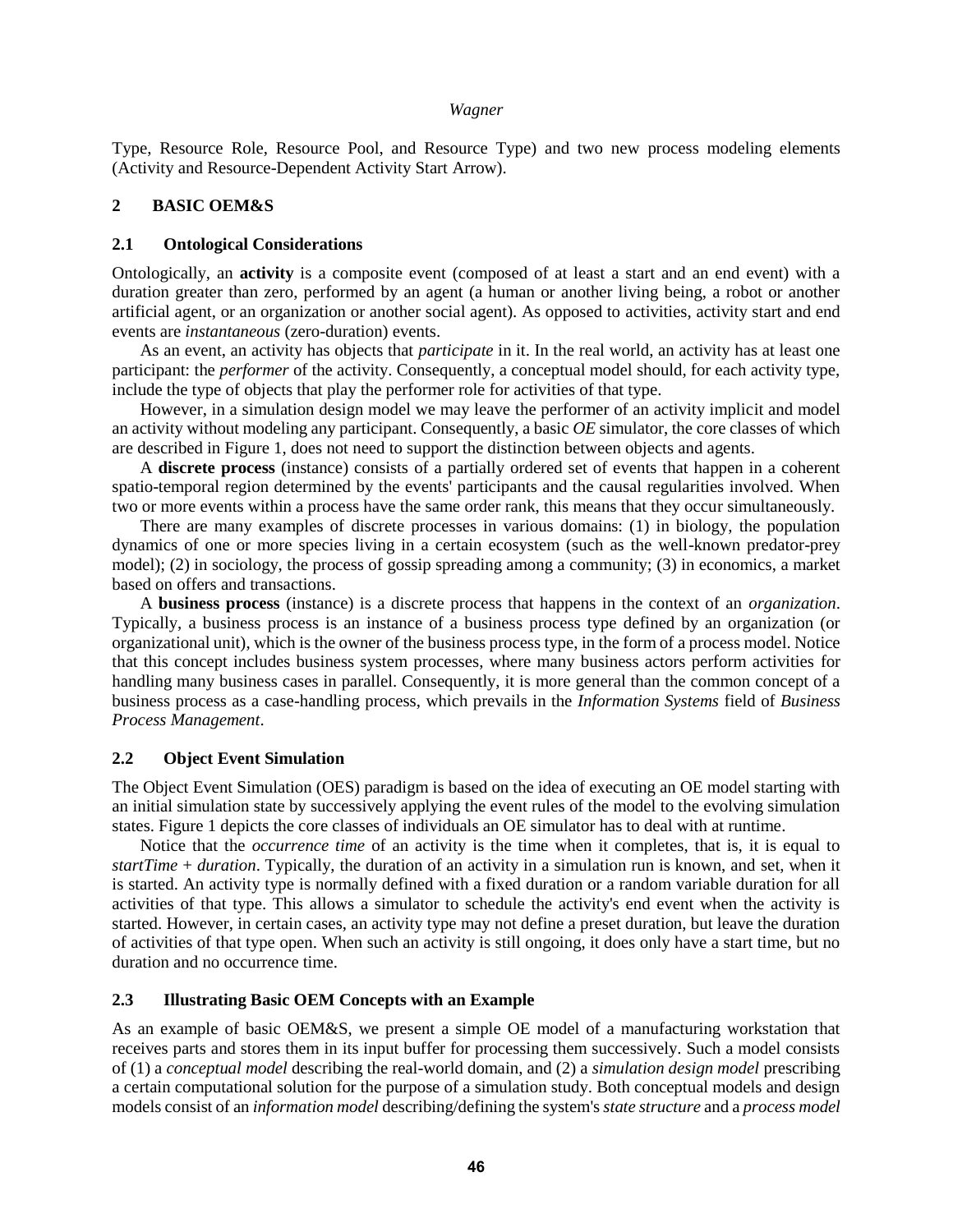describing/defining the system's *dynamics*. An information design model defines the object and event types as the basis of a corresponding process design model.



Figure 1: The core classes of individuals an OE simulator has to deal with at runtime.

### **2.3.1 Conceptual Model**

A conceptual information model of a workstation system, defining two object types and four event types, is shown in Figure 2.





As expressed by the associations between the four event types and the two object types, for all four types of events, there are the same two types of objects participating in them: parts and workstations, implying that each event of these four types involves a specific part and a specific workstation.

Notice that the input buffer (filled with waiting parts) is modeled as an association end with name *waiting parts* at the *parts* side of the association between *parts* and *workstations*, expressing the fact that at any point in time, a workstation has zero or more parts waiting in its input buffer for being processed.

A conceptual process model of this system, describing four *causal regularities* in the form of *event rules*, one for each type of event, is shown in Figure 3 in the form of a *BPMN Process Diagram* using Event circles connected with Sequence Flow arrows expressing (conditional) causation, and Data Objects attached to Event circles.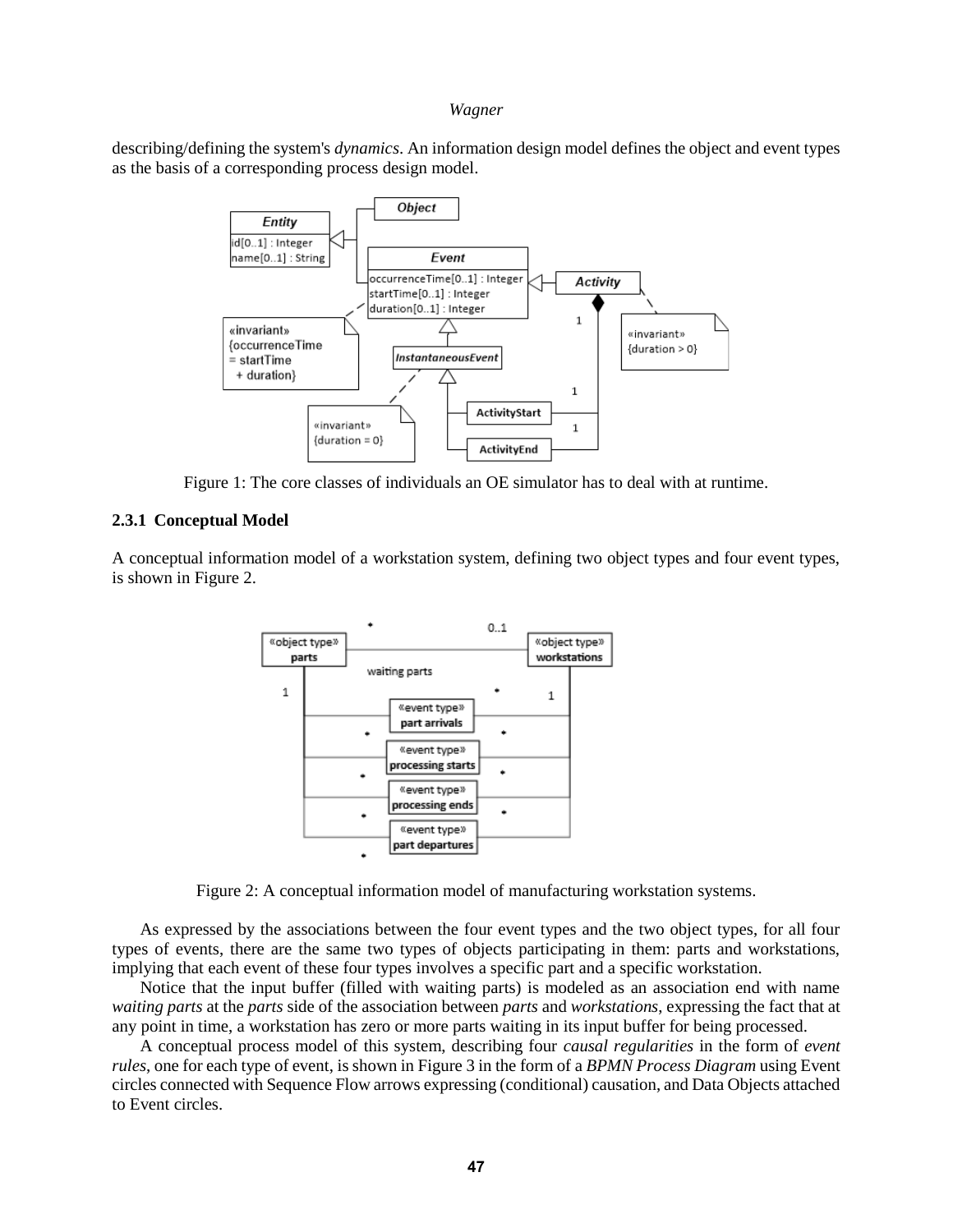



Figure 3: A conceptual process model of a manufacturing workstation system.

The four event rules described by the model shown in Figure 3 are

- 1. When a part arrives, it is added to the input buffer and, if the workstation is available, there will be a processing start event for processing the newly arrived part.
- 2. When a processing start event occurs, the next part from the input buffer is being processed and a processing end event is caused to occur sometime later (after the processing time has elapsed).
- 3. When a processing end event occurs, this will cause a part departure event and, if the input buffer is not empty, another processing start event involving the next part from the buffer.
- 4. When a part departure event occurs, the processed part will be removed from the workstation.

While BPMN requires to categorize all Event circles into one of the three categories Start or Intermediate or End Event and use a different visual syntax for them, this is not the case in DPMN.

## **2.3.2 Design Model**

A simulation design model is based on a conceptual model. Depending on the purposes/goals of a simulation study, it may abstract away from certain elements of the real-world domain described by the conceptual model, and it adds computational elements representing design decisions, such as *random variables* expressed in the form of random variate sampling functions based on specific probability distributions for modeling the random variation of certain system variables.

An information design model of the single workstation system described above is shown in Figure 4. This model defines the multi-valued waiting Parts association end to be ordered, which means that it corresponds to a multi-valued reference property holding an ordered collection (such as an array list or a queue) as its value.

The information design model of Figure 4 defines that a *PartArrival* event must reference both a *Part* and a *WorkStation*, representing situations where specific parts arrive at specific workstations. Notice that, computationally, this model requires creating new *Part* objects (or retrieving them from an object pool) before a new *PartArrival* event is created (or scheduled), while it is more common in simulation models to create a new *Part* object only when an arrival event has occurred, which can be modeled by defining a multiplicity of 0..1 for the *Part* end of the *PartArrival*-*Part* association (with the meaning that *PartArrival* has an optional, instead of a mandatory, reference property with name *part*).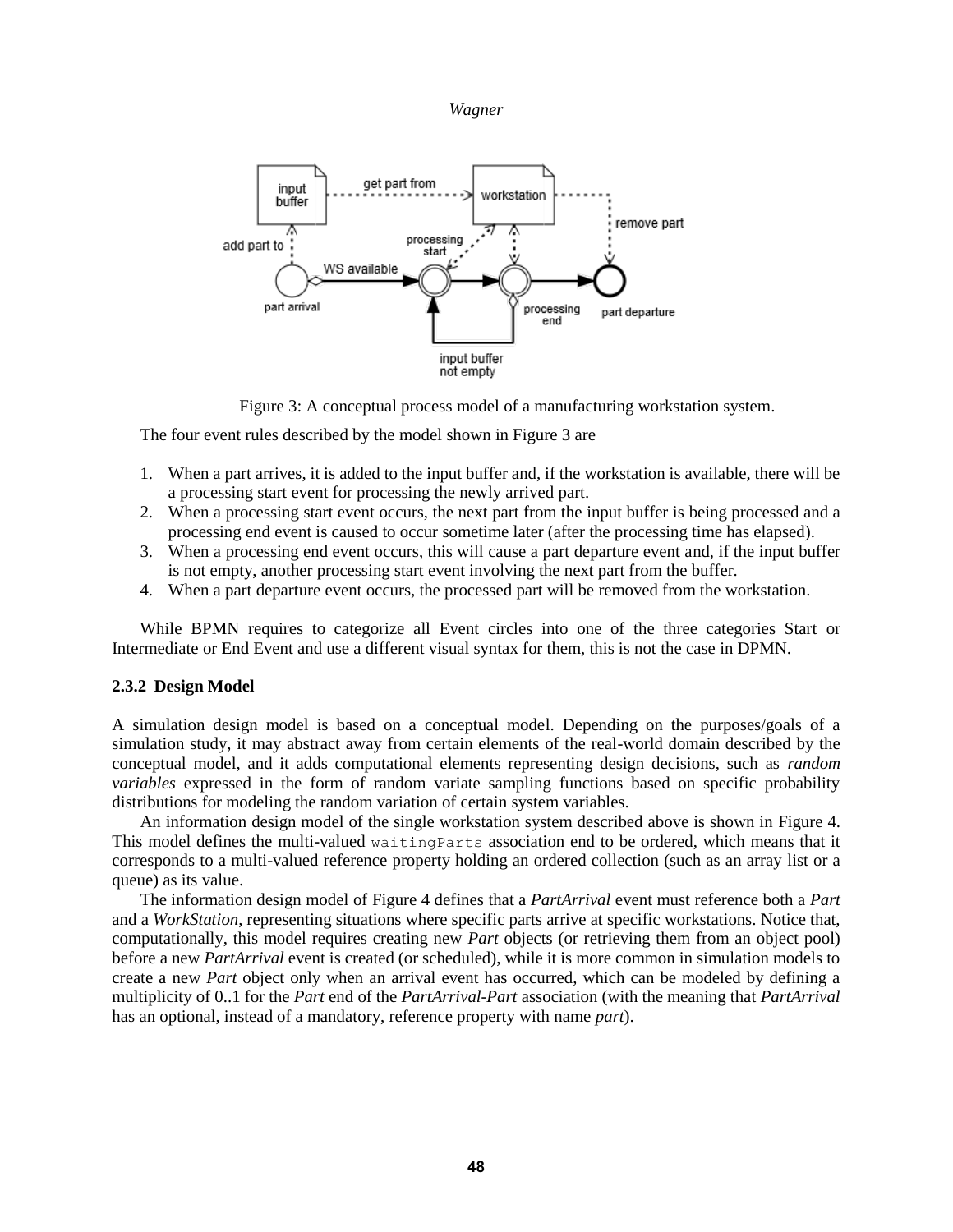



Figure 4: An information design model.

Notice that the model defines two class level operations (designated with the stereotype «rv») implementing random variate sampling functions: PartArrival::recurrence() complies with a triangular probability distribution with minimum, mode and maximum parameter values 3, 4 and 8, while ProcessingStart::processingTime() complies with an exponential distribution with an event rate parameter value of 6.

A process design model based on the object and event types defined by the information design model of Figure 4 and derived from the conceptual process model of Figure 3 is shown in Figure 5.



Figure 5: A process design model in the form of a DPMN Process Diagram.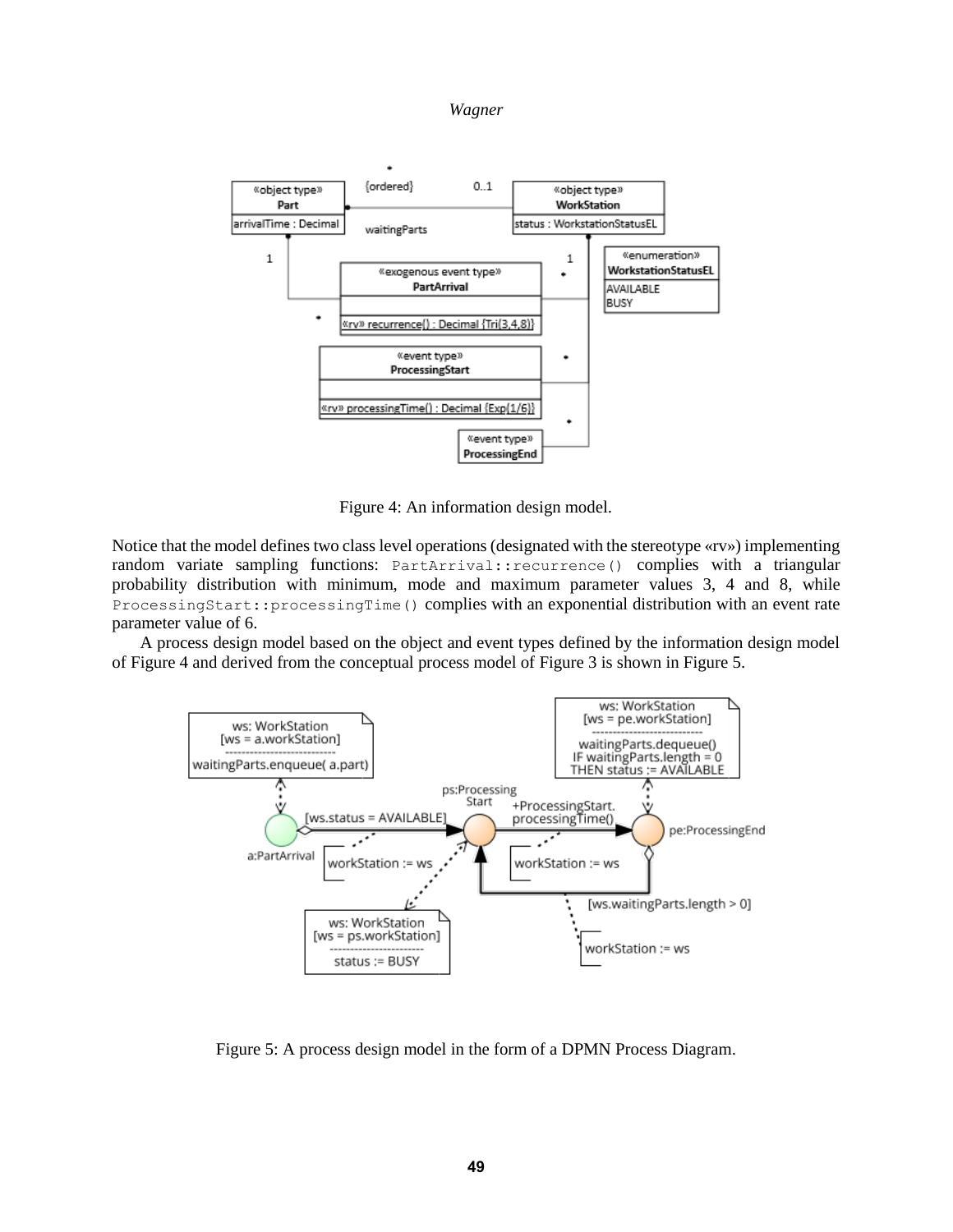Notice that, since all events happen at the same workstation, all three event scheduling arrows are annotated with the same event property assignment workStation := ws, which simply propagates the object reference to the given workstation along the event scheduling chain. Such property propagation assignments (in event property assignment annotations), where a property value of a follow-up event is set to the corresponding property value of the scheduling (or triggering) event, will be omitted (as implied by event types having the same property names) for avoiding to clutter the process model diagrams.

A DPMN Process Diagram, like the one shown in Figure 5, can be split up into a set of event rule diagrams, one for each of its Event circles, as shown in Table 1. This reduction of a DPMN process design model to a set of event rule design models, together with the operational semantics of event rules presented in (Wagner 2017), provides the semantics of DPMN Process Diagrams.

Notice that an event rule design model can also be expressed textually in the form of a pseudo-code block with four parts: part 1 indicates the triggering event type and declares a rule variable representing the triggering event, part 2 declares further rule variables and initializes them, part 3 contains a state change script consisting of state change statements, and part 4 schedules follow-up events.



Table 1: Event rule design models.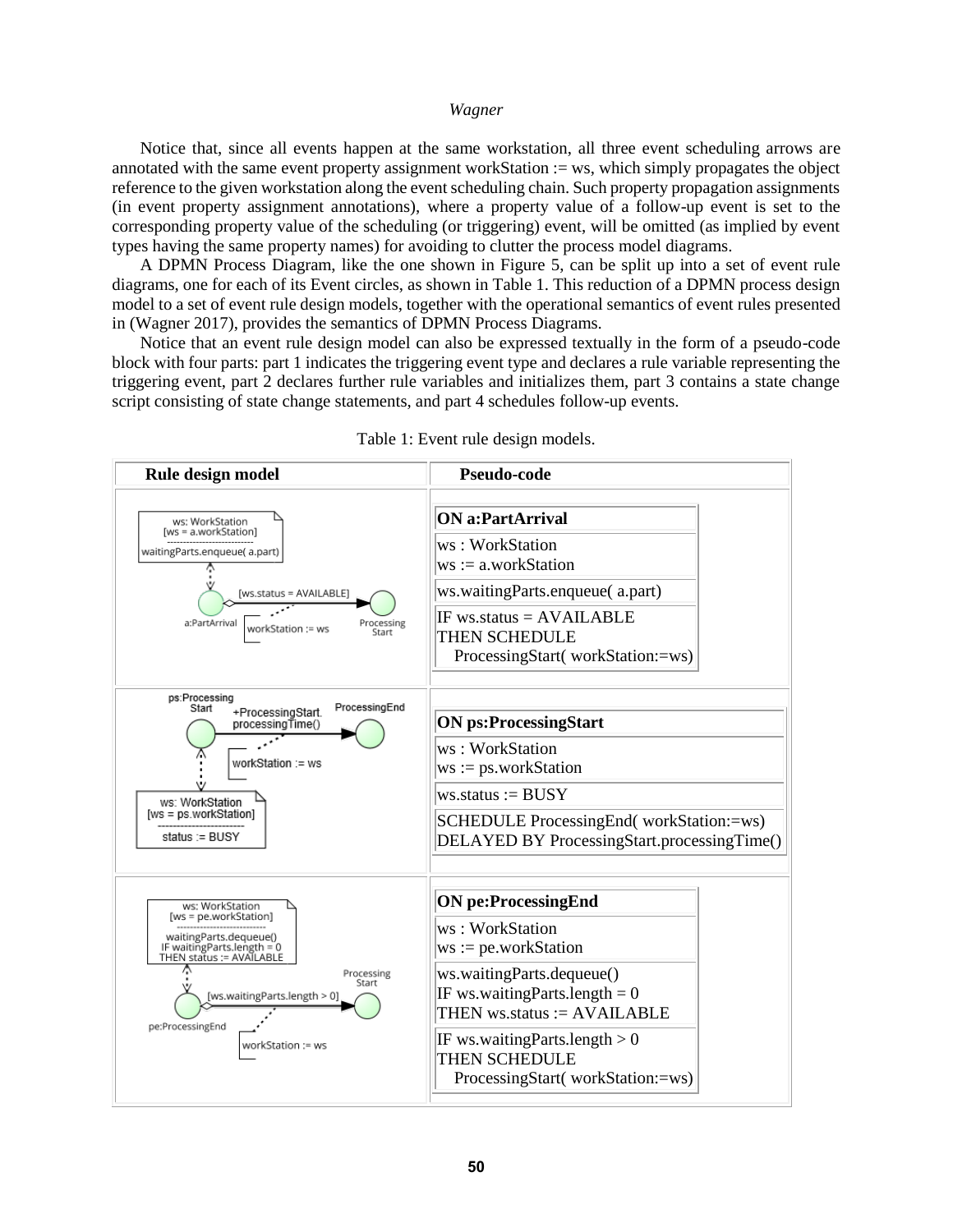# **3 SIMPLE ACTIVITIES**

A simple activity is an activity with zero or more participants, none of which is having a special meaning (such as being a resource or a processing object).

# **3.1 Conceptual Modeling of Simple Activities**

Conceptually, an activity is a composite event that is temporally framed by a pair of start and end events. Consequently, whenever a model contains a pair of related start and end event types, like *processing start* and *processing end* in the model of a manufacturing workstation shown on the left-hand side of Figure 6 and Figure 7, they can be replaced with a corresponding activity type, like *processing*, as shown on the right-hand side.



Figure 6: Introducing an activity type in a conceptual information model.

It is obvious that applying this replacement pattern leads to a conceptual and visual simplification of the models concerned.



Figure 7: Introducing an activity type in a conceptual process model.

# **3.2 Design Modeling of Simple Activities**

Like in a conceptual model, also in a design model, a pair of corresponding activity start and end event types (or Event circles), like ProcessingStart and ProcessingEnd in the source models shown in Figure 8 and Figure 9, can be replaced with a corresponding activity type (or Activity rectangles), like Processing, as in the target models shown in these figures.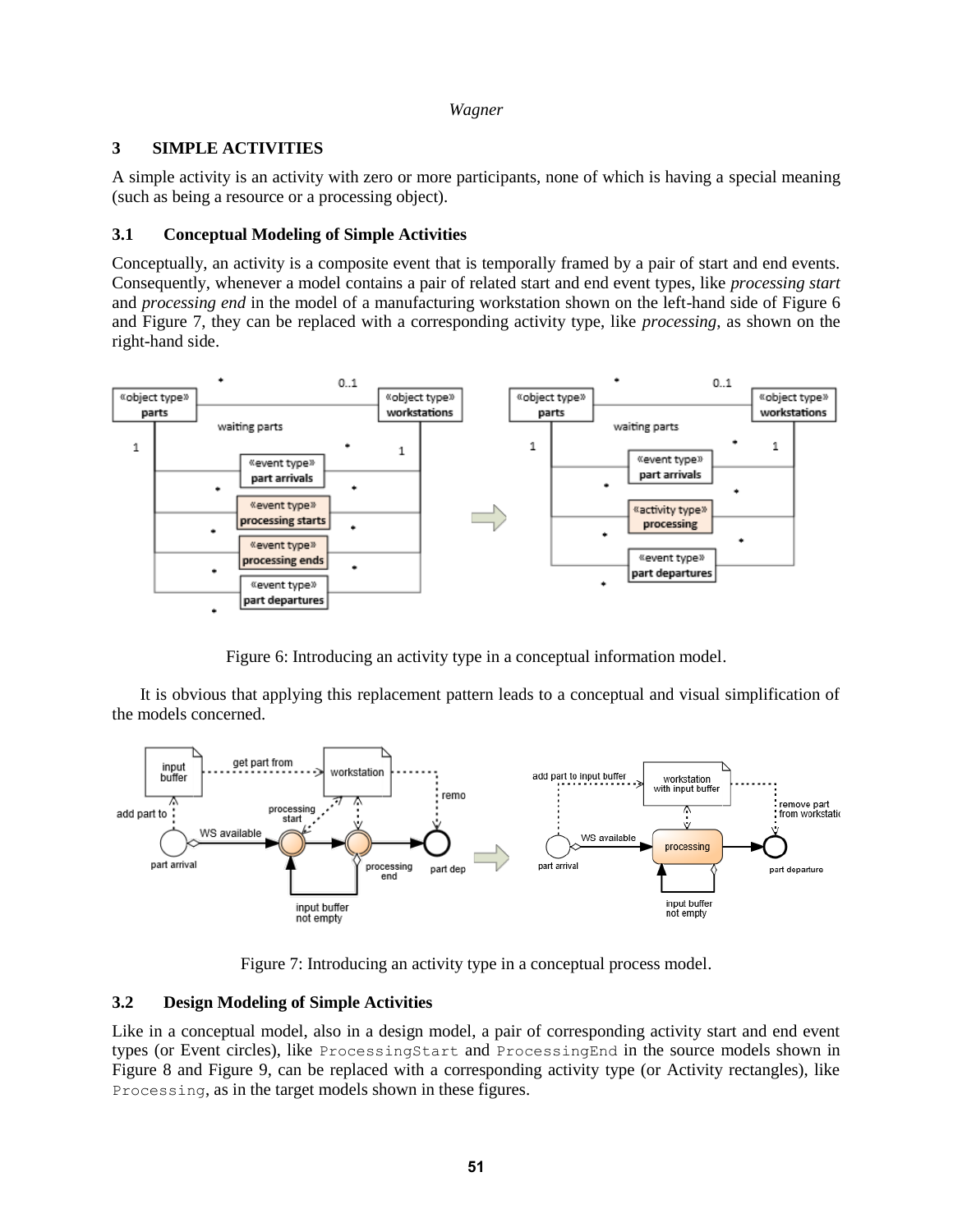

Figure 8: Extending basic OEM to OEM-A class models by introducing activity types.

In the case of an information design model, this replacement pattern implies allocating all features (attributes, associations and operations) of the classes defining the start and the end event type in the class defining the corresponding activity type, possibly with renaming some of them. In the example of Figure 7, there is only one such feature: the class-level operation ProcessingStart::processingTime, which is allocated to Processing and renamed to time.

In the case of a process design model, the replacement pattern implies that an Event circle pair consisting of an Event circle intended to represent an activity start event type and an Event circle intended to represent an activity end event type, with an event scheduling arrow from the activity start to the activity end event circle annotated by a delay expression, is replaced by an Activity rectangle such that:

1. All Data Objects attached to the activity end event circle get attached to the Activity rectangle (since an activity occurs when it is completed).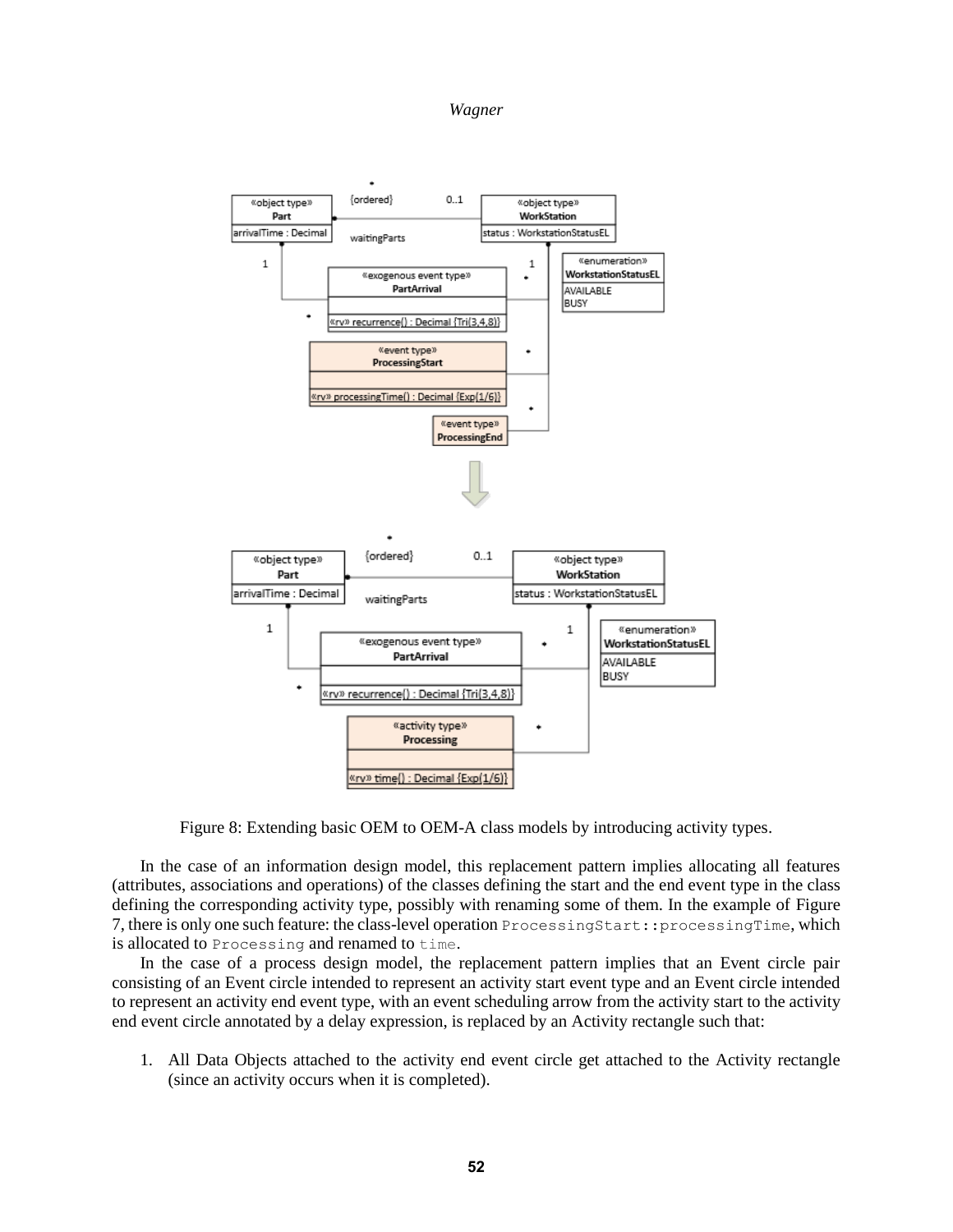- 2. All event scheduling arrows going out from the activity end event circle are turned into event scheduling arrows going out from the Activity rectangle.
- 3. All activity start event scheduling arrows are replaced with corresponding activity scheduling arrows having an additional creation parameter assignment for the *duration* of a scheduled activity, which is set to the delay expression defined for the activity end event scheduling arrow. In the example above, Processing::time() in the target diagram is the same as the delay ProcessingStart:: processingTime in the source diagram.
- 4. When the activity start event circle has one or more attached Data Objects or any outgoing event scheduling arrow that does not go to the activity end event circle, then an activity start event circle has to be included in the Activity rectangle for attaching the Data Object(s) and as the source of the outgoing event scheduling arrow(s).



Figure 9: Extending basic DPMN to DPMN-A process models by introducing Activity rectangles.

This *Activity-Start-End Rewrite Pattern*, which can also be applied in the inverse direction, replacing an Activity rectangle with an Event circle pair, defines the meaning of an Activity rectangle in a DPMN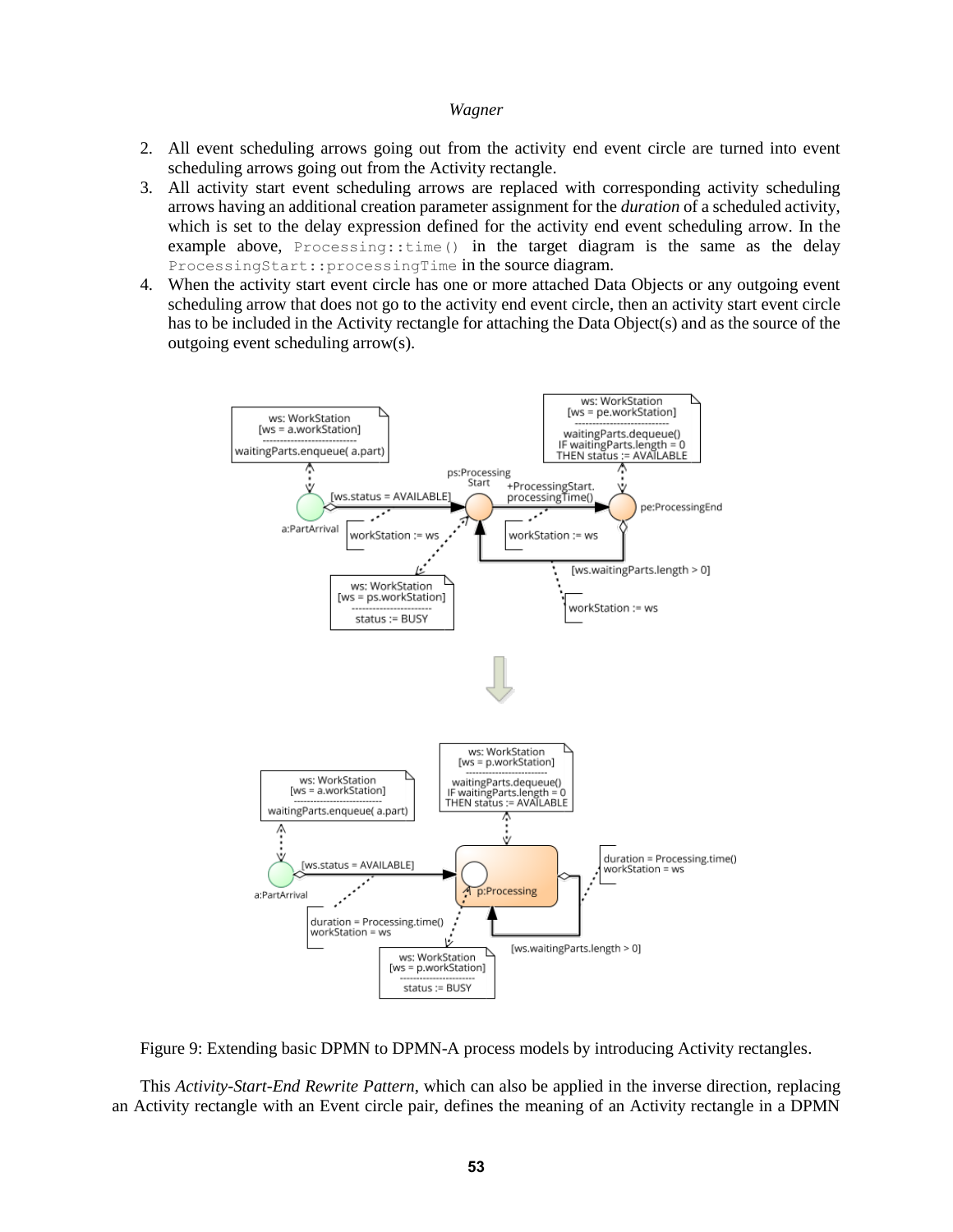diagram. It allows reducing a DPMN-A diagram with Activity rectangles to a basic DPMN diagram without Activity rectangles.

Notice that the target model of Figure 9 specifies two event rules:

- 1. On each *part arrival*, if the workstation's *status* is AVAILABLE, then the rule variable *wsAllocated* is set to *true* and the workstation's *status* attribute is set to BUSY, else the arrived part is added to the workstation's input buffer *waitingParts*. If the rule variable *wsAllocated* has the value *true*, then a new *Processing* activity is scheduled to start immediately with its (inherited) *duration* attribute set to the value obtained by invoking the *time* function defined in the *Processing* activity class.
- 2. When a *Processing* activity ends, if the workstation's input buffer *waitingParts* is empty, then the workstation's *status* attribute is set to AVAILABLE, else the rule variable *wsReallocated* is set to *true* and the next part is removed from the input buffer *waitingParts*. If the rule variable *wsReallocated* has the value *true*, then a new *Processing* activity is scheduled to start immediately with its (inherited) *duration* attribute set to the value obtained by invoking the *time* function defined in the *Processing* activity class.

Notice that a workstation is an exclusive resource of its processing activity. The concepts of resources and resource-constrained activities are discussed in the following sections.

## **4 RESOURCE-CONSTRAINED ACTIVITIES**

A *Resource-Constrained Activity* is an activity where one or more participants play a *Resource Role* (such as *Performer*). Typically, a Resource-Constrained Activity is a component of a business process that happens in the context of an organization or organizational unit, which is associated with the activity as its *Process Owner*.

An activity of a certain type may require certain resources for being performable. At any point in time, a resource required for performing an activity may be *available* or not. A resource is not available, for instance, when it is *busy* or when it is *out of order*.

Resources are objects of a certain type. The resource objects of an activity include its *performer*. While in a conceptual model, describing a real-world system, a performer is required for any activity, a simulation design model may abstract away from the performer of an activity.

For instance, a consultation activity may require a consultant and a room. Such *resource constraints* are defined at the type level. When defining the activity type *Consultation*, these resource constraints are defined in the form of two mandatory associations with the object types *Consultant* and *Room* such that both associations' ends have the multiplicity 1 ("exactly one"). Then, in a simulation run, a new *Consultation* activity can only be started, when both a *Consultant* object and a *Room* object are available.

For all resource-constrained activities, a simulator can automatically collect the following statistics:

- 1. For each activity type,
	- 1. the (average, maximum, etc.) *queue length* of its queue of planned activities;
	- 2. the (average, maximum, etc.) *cycle time*, which is the sum of the waiting time and the activity duration;
	- 3. the percentage of time each involved resource object is busy with an activity of that type (its *utilization* by activities of that type).
- 2. The percentage of time each resource object is idle or out-of-order.

For modeling resource-constrained activities, we need to define their types. A resource-constrained activity type is composed of

1. a set of *properties* and a set of *operations*, as any entity type,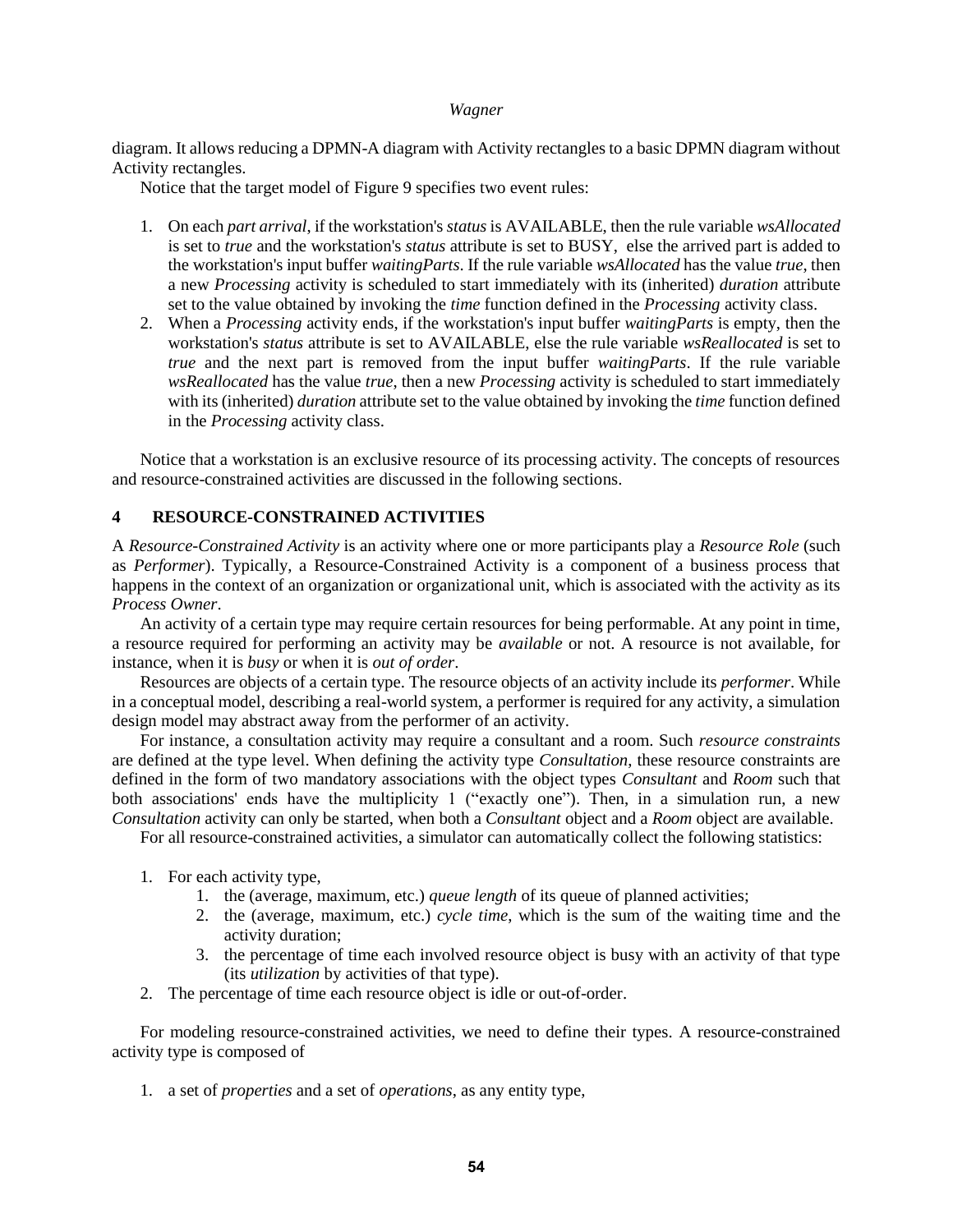2. a set of **resource roles**, each one having the form of a reference property with a name, an object type as range, and a multiplicity that may define a **resource constraint** like, e.g., "exactly one resource object of this type is required" or "at least two resource objects of this type are required".

The resource roles defined for an activity type may include the performer role. A simulation language for simulating activities needs to allow defining activity types with two kinds of properties: ordinary properties and resource roles. At least for the latter ones, it must be possible to define multiplicities for defining resource constraints. These requirements are fulfilled by OEM Class Diagrams where resource roles are defined as stereotyped properties using the stereotype «resource role» or, shorter, «res».

The extension of basic OEM by adding the concepts needed for modeling resource-constrained activities (in particular, resource roles with constraints, resource pools, and resource-dependent activity start arrows) is called *OEM-A*.

### **4.1 Conceptual Modeling of Resource-Constrained Activities**

Modeling resource-constrained activities has been a major issue in the field of Discrete Event Simulation (DES) since its inception in the nineteen-sixties, while it has been neglected and is still considered an advanced topic in the field of Business Process Modeling (BPM). For instance, while BPMN allows assigning resources to activities, it does not allow modeling resource pools, and does neither allow specifying resource cardinality constraints nor parallel participation multiplicity constraints.

In the DES paradigm of *Processing Networks*, Gordon (1961) has introduced the resource management operations *Seize* and *Release* in the simulation language GPSS for allocating and de-allocating (releasing) resources. Thus, GPSS has established a standard modeling pattern for resource-constrained activities, which has become popular under the name of *Seize*-*Delay*-*Release* indicating that for simulating a resourceconstrained activity, its resources are first allocated, and then, after some delay (representing the duration of the simulated activity), they are de-allocated (released).

#### **4.1.1 Resource Roles and Process Owners**

As an illustrative example, we consider a hospital consisting of medical departments where patients arrive for getting a medical examination performed by a doctor in a room of the department. A medical examination, as an activity, has four participants: a patient, a medical department, a doctor and a room, but only two of them play a resource role: doctors and rooms. This can be indicated in an OEM class diagram by using the stereotype «resource role» for categorizing the association ends that represent resource roles, as shown in Figure 10.

Notice that both the event type *patient arrivals* and the activity type *examinations* have a (mandatory functional) reference property *process owner*. This implies that both patient arrival events and examination activities happen at a specific medical department, which is their process owner in the sense that it owns the process types composed of them. A process owner is called "Participant" in BPMN (in the sense of a collaboration participant) and visually rendered in the form of a container rectangle called "Pool".

In Figure 10, the resource role of doctors is designated as the *performer* role. Also in BPMN, *Performer* is considered to be a special type of resource role. According to Section 10.2.2 in the BPMN 2.0 specification (BPMN 2011), a performer can be "a specific individual, a group, an organization role or position, or an organization".

One of the main reasons for considering certain objects as resources is the need to collect *utilization statistics* (either in an operational information system, like a workflow management system, or in a simulation model) by recording the use of resources over time (their *utilization*) per activity type. By designating resource roles in information models, these models provide the information needed in simulations and information systems for automatically collect utilization statistics.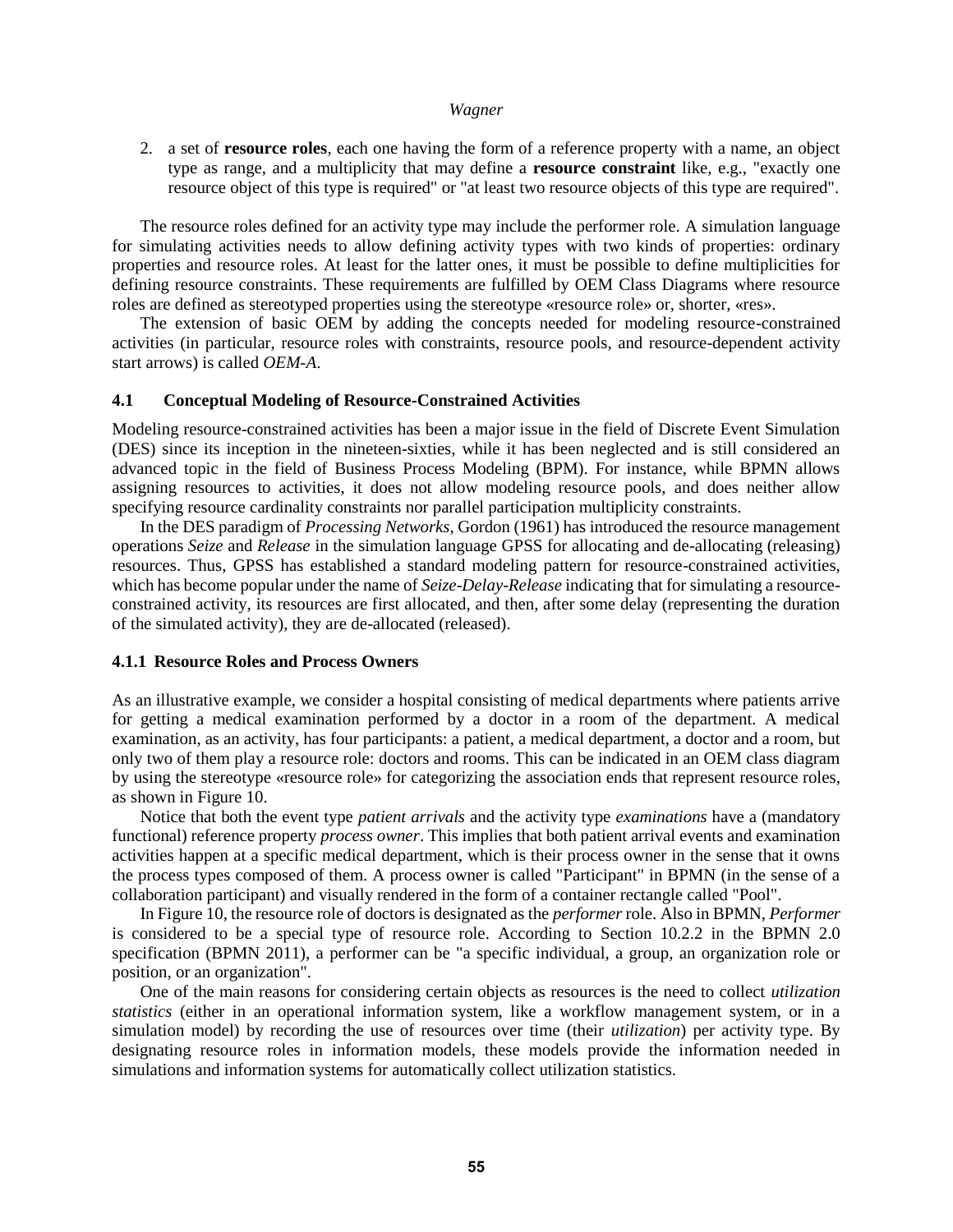#### **4.1.2 Resource Pools and Resource Allocation**

In the hospital example, a medical department, as the process owner, is the organizational unit that is responsible for reacting to certain events (here: patient arrivals) and managing the performance of certain processes and activities (here: medical examinations), including the allocation of resources to these processes and activities. For being able to allocate resources to activities, a process owner needs to manage *resource pools*, normally one for each resource role of each type of activity (if pools are not shared among resource roles). A resource pool is a collection of resource objects of a certain type. For instance, the three X-ray rooms of a diagnostic imaging department form a resource pool of that department.

Resource pools can be modeled in an OEM class diagram by means of special associations between object classes representing process owners (like *medical departments*) and resource classes (like *doctors* and *rooms*), where the association ends, corresponding to collection-valued properties representing resource pools, are stereotyped with «resource pool», as shown in Figure 10. At any point in time, the resource objects of a resource pool may be *out of order* (like a defective machine or a doctor who is not on schedule), *busy* or *available*.



Figure 10: The activity type "examinations" with two resource roles and two resource pools.

A process owner has special procedures for allocating available resources from resource pools to activities. For instance, in the model of Figure 10, a medical department has the procedures "allocate a doctor" and "allocate a room" for allocating a doctor and a room to a medical examination. These resource allocation procedures may use various policies, especially for allocating human resources, such as first determining the suitability of potential resources (e.g., based on expertise, experience and previous performance), then ranking them and finally selecting from the most suitable ones (at random or based on their turn). See also (Arias et al 2018).

In the conceptual process model shown in Figure 11, a doctor and a room are always allocated and released (de-allocated) together.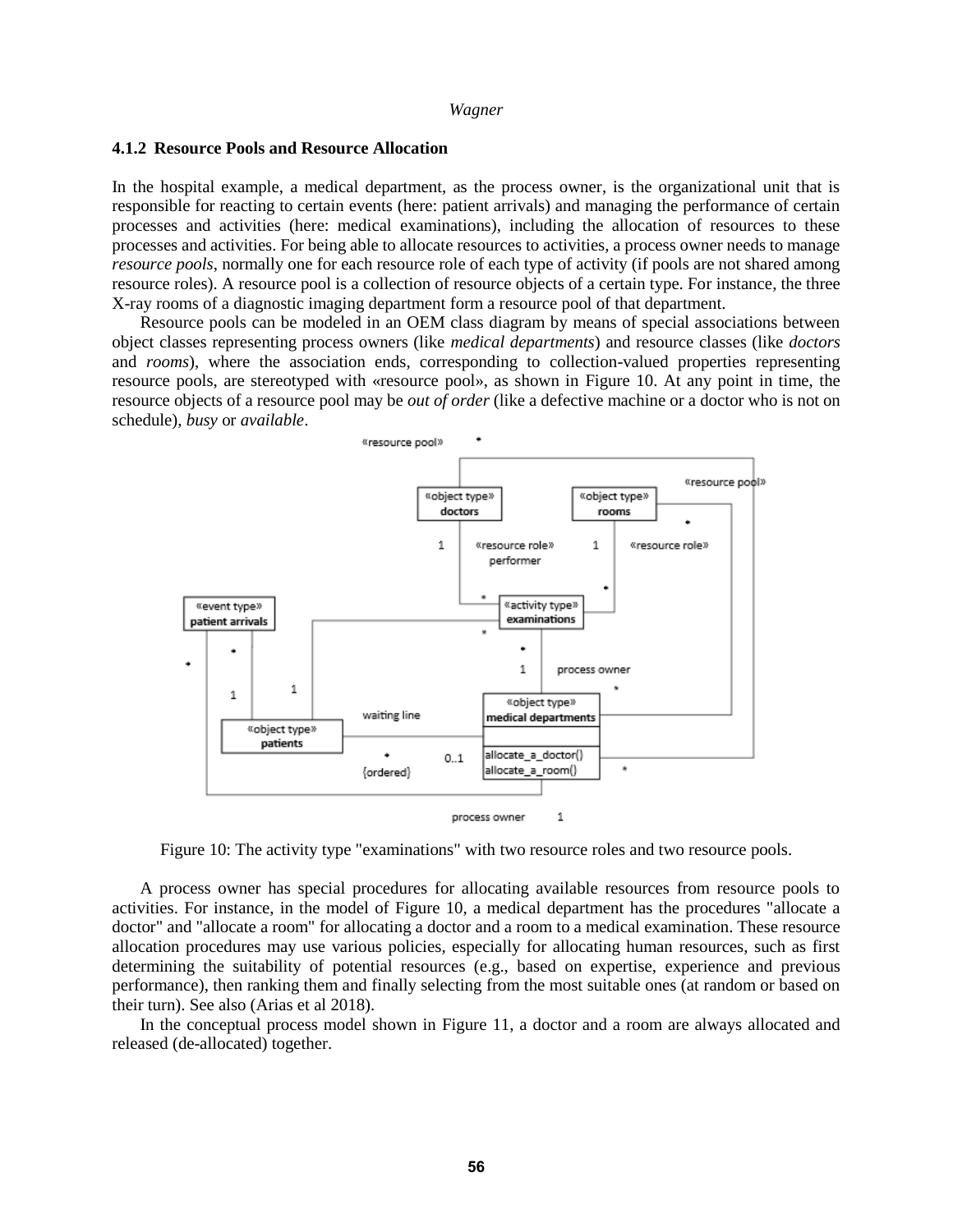



Figure 11: A conceptual process model based on the information model of Figure 10.

This process model describes two causal regularities in the form of the following two event rules, each stated with two bullet points: one for describing all the state changes and one for describing all the followup events brought about by applying the rule.

- 1. When a new patient arrives:
	- o if a room and a doctor are available, then they are allocated to the examination of that patient; otherwise, if a room or a doctor is not available, the patient is added to the waiting line;
	- o if a doctor and a room have been allocated, then start an examination of the patient.
- 2. When an examination is completed by a doctor in a particular room:
	- o if the waiting line is empty, then the room and doctor are released; otherwise, if there are still patients in the line, the next patient is fetched to be examined by that doctor in that room;
	- o if another patient has been fetched, then start the examination of that patient.

These conceptual event rules describe the real-world dynamics of a medical department according to business process management decisions. Changes of the waiting line and (de-)allocations of rooms and doctors are considered to be state changes (in the, not necessarily computerized, information system) of the department, as they are expressed in Data Object rectangles, which represent state changes of affected objects caused by an event in DPMN.

# **4.1.3 Queueing Planned Activities**

Whenever an activity is to be performed but cannot start due to a required resource not being available, the *planned activity* is placed in a queue as a waiting job. Thus, in the case of a medical examination of a patient, as described in the model of Figure 10, the *waiting line* represents, in fact, a queue of planned examinations (involving patients), and not a queue of waiting patients.

As a consequence of these considerations, the *waiting line* of a medical department modeled in Figure 10 as an ordered collection of patients should be renamed to *planned walks*. In addition, a property *planned examinations*, which holds an ordered collection of patient-room pairs, should be added to the class *medical departments*. These model elements would reflect the hospital's business process practice to maintain a list of patients waiting for the allocation of a room to walk to and a list of planned examinations, each with a patient waiting for a doctor in an examination room.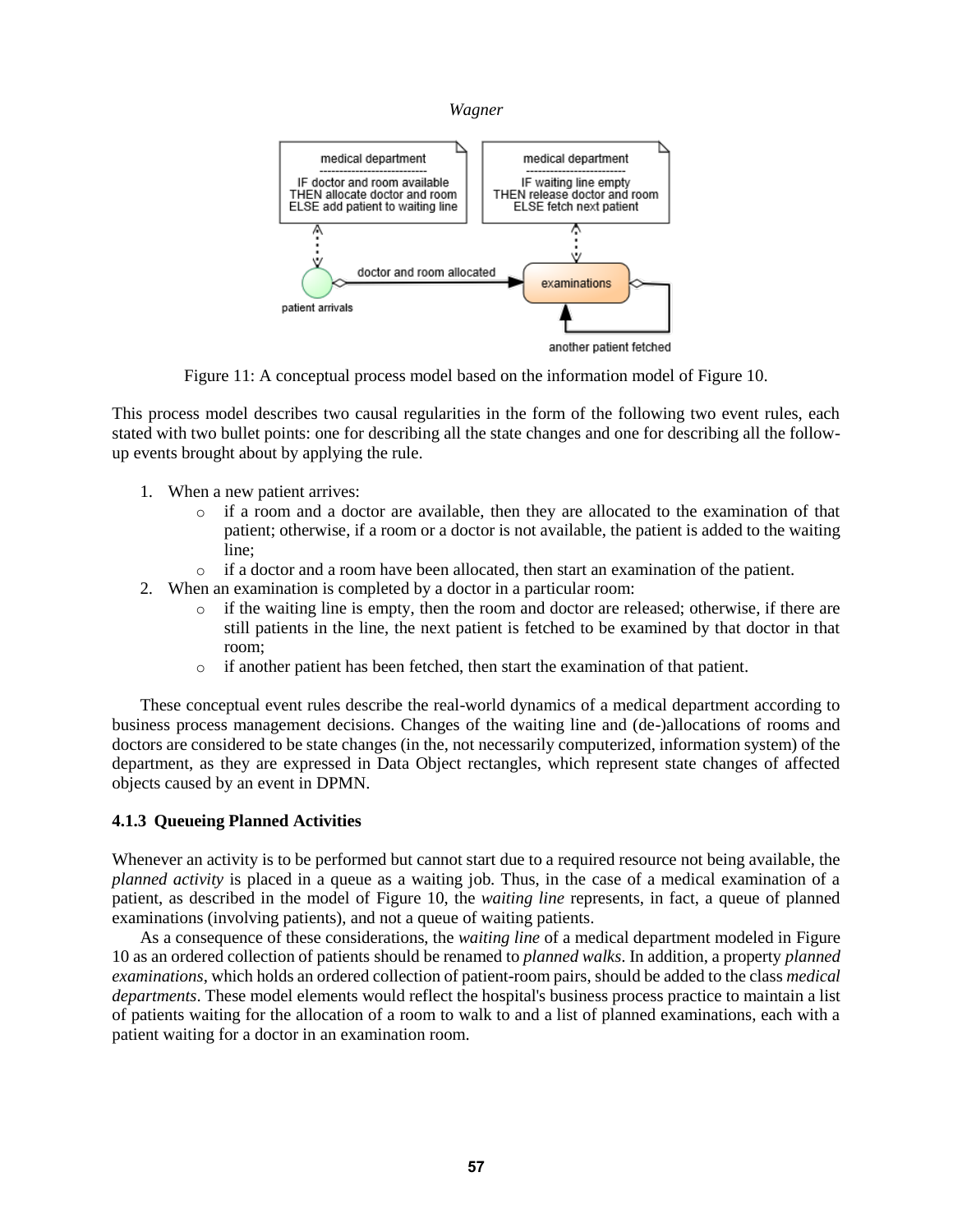# **4.1.4 Displaying the Process Owner and Activity Performers**

The process owner and the involved performers can be displayed in a DPMN process diagram by using a rectangular *Pool* container for the process owner and Pool partitions called *Lanes* for the involved activity performers, as shown in Figure 12.



Figure 12: Displaying the process owner and activity performers in a conceptual process model.

# **4.2 Resource-Constrained Activities in Simulation Design Models**

## **4.2.1 Extending OEM Class Diagrams by Adding a «resource type» Category**

The conceptual information model of Figure 10 contains two object types, *rooms* and *doctors*, which are the range of resource role and resource pool properties (association ends stereotyped « resource role» and «resource pool»). Such object types can be categorized as «resource type» with the implied meaning that they inherit a resource *status* attribute (with possible values AVAILABLE, BUSY, OUT\_OF\_ORDER) and the resource management operations *isAvailable*, *allocate* and *release* from a pre-defined class *Resource*. The introduction of resource types allows simplifying models by dropping these modeling items from OEM-A class models, making them part of their implicit semantics.

## **4.2.2 Extending DPMN Process Diagrams by Adding Resource-Dependent Activity Start Arrows**

The cluttering of process diagrams by displaying all the resource management logic required by resourceconstrained activity types, as shown in Figure 12, can be avoided by introducing the new modeling element of *Resource-Dependent Activity Start (RDAS)* arrows, which combine event scheduling with the queuing of planned activities waiting for the availability of resources. For instance, in Figure 13, the intuitive meaning of the RDAS arrow between the *PatientArrival* event and the *WalkToRoom* activity is: when a